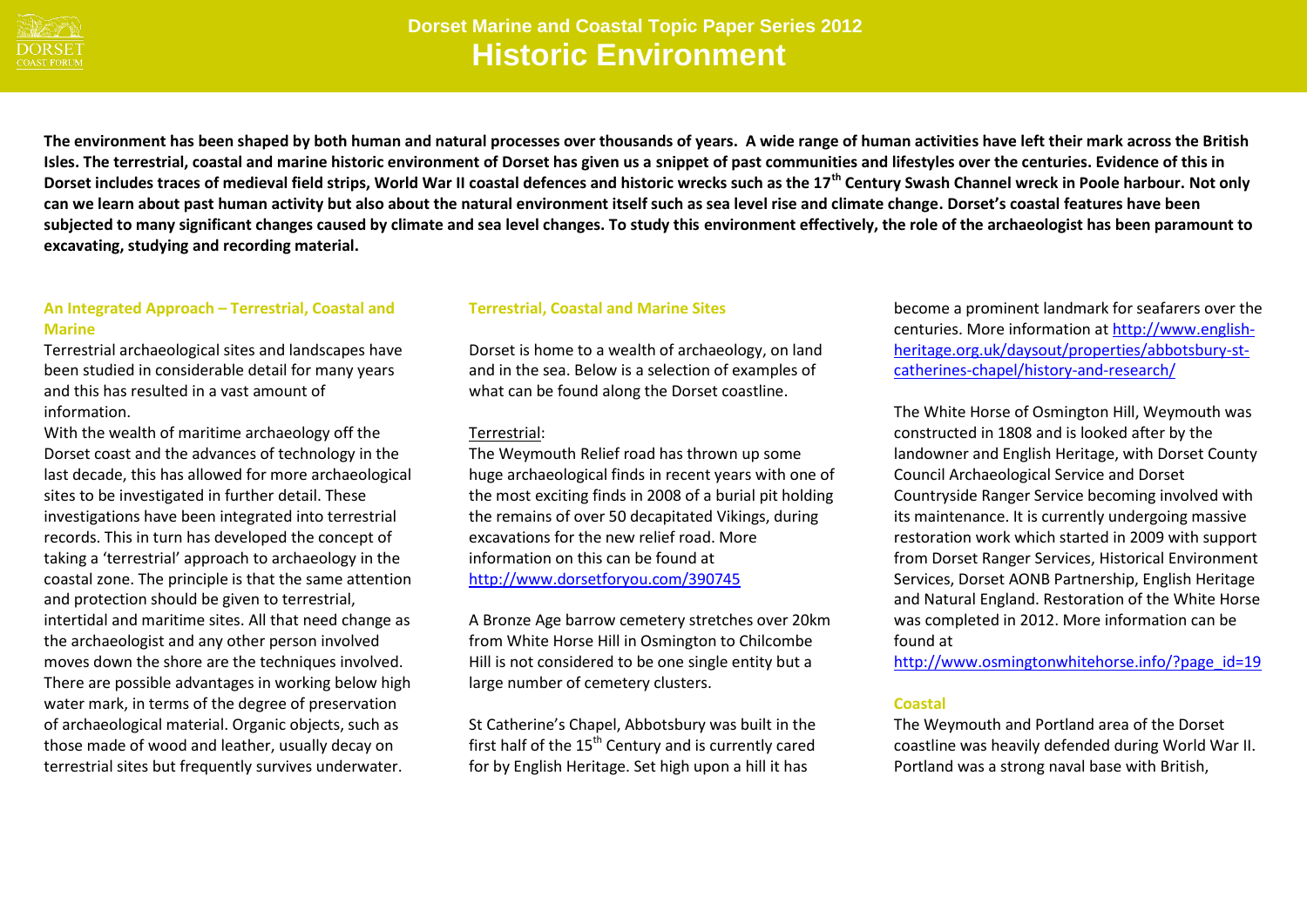

# **Dorset Marine and Coastal Topic Paper Series 2012 Historic Environment**

American and Canadian naval vessels gathering in the harbour in the lead up to the D-Day landings. Defences have included; Abbotsbury Defence Area, with anti-tank obstacles found situated on the Fleet at Reeds End, Bowleaze cove from the Riviera Chalet Hotel to Furzy cliff, seaward side of Chesters Hill and Overcombe to Weymouth. There are also 45 pill boxes. Three lie towards West Weymouth and the rest are located along Chesil beach. They consist of both Type 22 and Type 26 structures. The sites of 4 gun and searchlight batteries have also been identified.

Clavell Tower was built by the Rev. Thomas Richards Clavell of Smedmore in 1830 for use as an observatory and folly. In 2004, due to severe coastal erosion the tower was dismantled and re-built 25m back from the cliff. Clavell tower is now considered to be a significant landmark for walkers of the coastal path and also for people at sea. It is currently owned and cared for by the Smedmore estate and the Clavell Tower Trust. Further information can be found at

[http://www.landmarktrust.org.uk/news/ClavellTowe](http://www.landmarktrust.org.uk/news/ClavellTower.htm) [r.htm](http://www.landmarktrust.org.uk/news/ClavellTower.htm)

#### **Marine**

The coastal waters off Dorset have become the final resting place of hundreds of vessels, not only ships but also 21 submarines, 151 documented military aircraft lost off Dorset and eight Valentine amphibious tanks in Poole Bay. Some of the more

famous wrecks popular with sport divers include the Kyarra and the M2. Each wreck has a story to tell and gives maritime archaeologists a well informed insight into ship design and usage at that particular time. Not only can this information be studied from wrecks but they can also provide valuable information on many other subjects from armament manufacture to dress design.

Maritime structures include those that were built originally below high water mark, such as the seventeenth century land reclamation banks to be found in the Fleet. These provide important evidence of the uses made of the intertidal and submarine environment.

There are also sites which were originally constructed above high water mark, but have been inundated through sea level changes. These are generally similar to sites found on land, but can be better preserved and provide important additional evidence through the survival of organic material.

Single finds are objects that do not appear to be associated with a particular wreck or structure are also discovered. An good example of this is a group of torpedoes and torpedo engines found in Weymouth Bay from the Whitehead works. They are the earliest torpedoes dating from the late nineteenth century, and have provided unique evidence of the development of this weapon.

Submerged landscapes are important because they contain information about sea level rise since the end of the last Ice Age, and they are likely to contain well preserved organic material.

There are several areas of particular importance off the Dorset coast:

- Poole bay covers the drowned valley of the former Solent River.
- Chesil beach and the Fleet cover deposits dating from the early post-glacial, to Roman period.

Finally there are areas known as 'Submerged Forests', where the remains of trees are occasionally revealed at low water. They have been recorded at Bournemouth, West Bay, Charmouth. Work carried out at Charmouth has given a 12th century date for the site. More information at <http://www.dorsetforyou.com/21146>

### **The Regulators**

## **International**

*ICOMOS Charter* The International Council on Monuments and Sites, has drawn up a charter for the *Protection and management of the Underwater Cultural Heritage* (1996) This aims to ensure the protection of underwater cultural sites, or their proper excavation, recording, conservation of the finds and publication. The UK is a member of ICOMOS.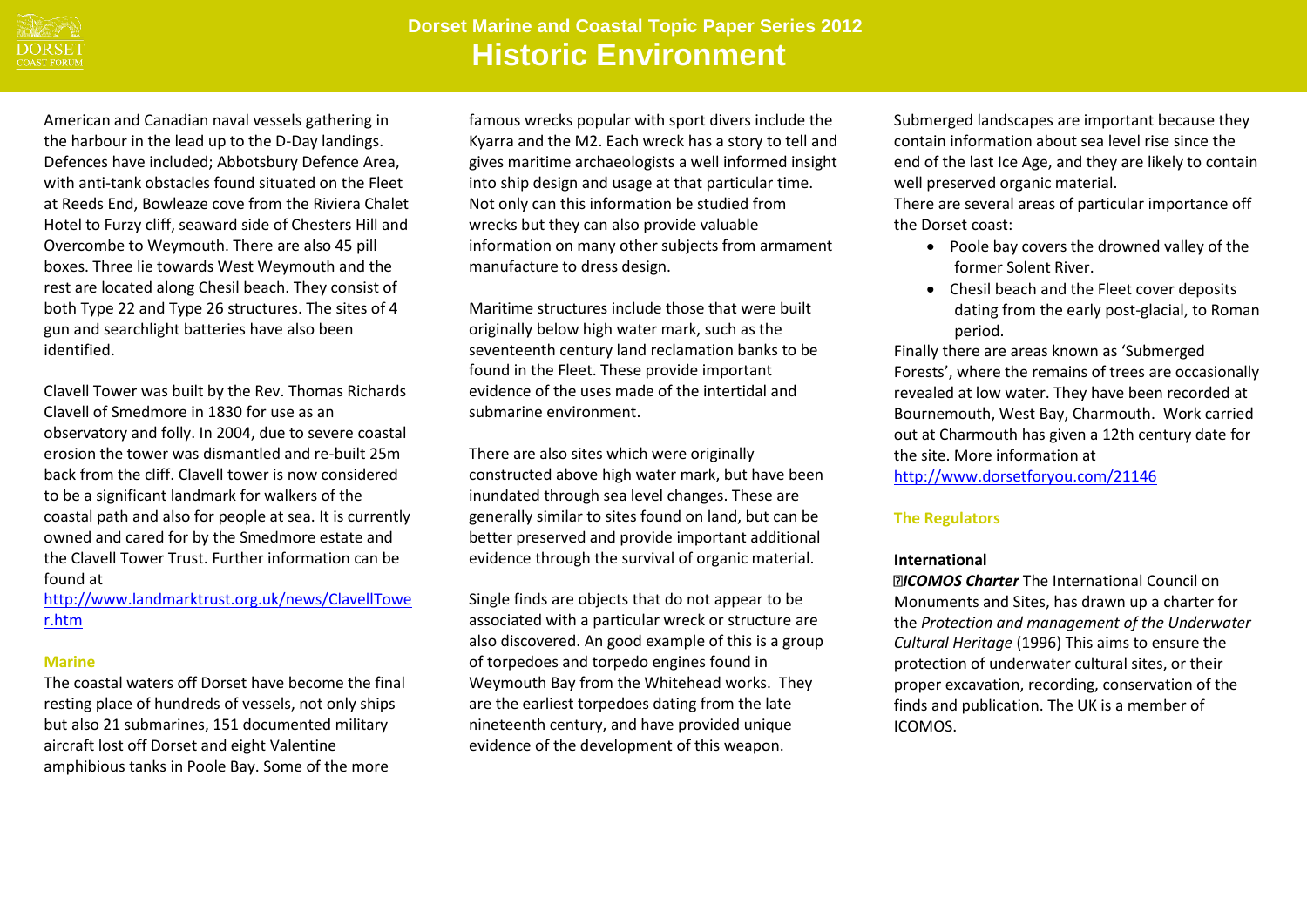

# **Dorset Marine and Coastal Topic Paper Series 2012 Historic Environment**

## **United Nations Educational Scientific Cultural Organisation (UNESCO) Convention on the Protection of the Underwater Cultural Heritage**

2001 came into force in 2009. This is a key legal instrument which protects all traces of human existence which lies underwater and has cultural or historical character. However, the UK is yet to ratify this convention as they objected to the conventions extension of mandatory protection to all shipwrecks over 100 years old. This conflicts with the Protection of Wrecks Act 1973 which only warrants protection to wrecks of 'historical, archaeological or artistic importance'. Information at

[http://unesdoc.unesco.org/images/0012/001260/12](http://unesdoc.unesco.org/images/0012/001260/126065e.pdf) [6065e.pdf](http://unesdoc.unesco.org/images/0012/001260/126065e.pdf) and

[http://www.mcdonald.cam.ac.uk/projects/iarc/cultu](http://www.mcdonald.cam.ac.uk/projects/iarc/culturewithoutcontext/issue16/papa-sokal.htm) [rewithoutcontext/issue16/papa-sokal.htm](http://www.mcdonald.cam.ac.uk/projects/iarc/culturewithoutcontext/issue16/papa-sokal.htm)

#### **National**

*Planning Policy Statement 5: Planning for the Historic Environment (PPS5) –* Sites (Scheduled Monuments, Listed Buildings and in Conservation Areas) are protected within the planning system which was implemented in 2010. This gives principles for management of all archaeological resources.

**Protection of Military Remains Act 1986** allows sites to be designated as War Graves, to prevent

interference with human remains. This applies to any UK vessel or aircraft, regardless of location, and foreign vessels in UK waters. It covers all vessels or aircraft lost in military service after 4th August 1914, even if locations are unknown and all military vessels and aircraft lost in service less than 200 years old. More information can be found at [http://www.legislation.gov.uk/ukpga/1986/35/intro](http://www.legislation.gov.uk/ukpga/1986/35/introduction)

[duction](http://www.legislation.gov.uk/ukpga/1986/35/introduction)

## **The Joint Nautical Archaeology Policy Committee (JNAPC)** *Code of Practice for Sea Bed Developers*

**(voluntary)** in conjunction with other interested parties has drawn up a non-statutory code. It aims to ensure that an archaeological assessment and evaluation is carried out prior to development, so that archaeological sites can be protected or excavated. This was revised in 2008 and since then many changes have occurred with regards to seabed usage, legislation and understanding the marine environment. The new code builds on the principles set out in the original document. More information at

[http://www.jnapc.org.uk/jnapc\\_brochure\\_may\\_200](http://www.jnapc.org.uk/jnapc_brochure_may_2006.pdf) [6.pdf](http://www.jnapc.org.uk/jnapc_brochure_may_2006.pdf)

### **Dorset**

**Dorset Historic Environmental Record (H.E.R)**. Sites are recorded and the Senior archaeologist advises local Planning Authorities on the archaeological implications of proposed developments, based on

the principles of *PPS 5.* Assisted by information in the H.E.R Local Plans give guidance on integrating development and archaeology.

### t**he A***ncient Monuments and Archaeological Areas*

*Act 1979***,** On land, archaeological sites are protected by this act which empowers the government, through English Heritage, to schedule archaeological sites <http://www.legislation.gov.uk/ukpga/1979/46>

*Planning Policy Statement 5* identifies how archaeological sites are to be treated in the planning process: this can require protection of sites, archaeological evaluation or excavation, as part of planning consent. This legislation, as well as the planning process, only applies above low water. Below this their place is taken by several, often very specific, pieces of legislation

[http://www.communities.gov.uk/documents/planni](http://www.communities.gov.uk/documents/planningandbuilding/pdf/1514132.pdf) [ngandbuilding/pdf/1514132.pdf](http://www.communities.gov.uk/documents/planningandbuilding/pdf/1514132.pdf) 

**Merchant Shipping Act 1995** states that any material brought to the surface must be declared to the Receiver of Wreck. This involves researching ownership, liaising with owner/salvager and other interested parties such as archaeologists, enabling wreck material to be properly researched and recorded. More information can be found at the following sites:

[http://www.legislation.gov.uk/ukpga/1995/21/conte](http://www.legislation.gov.uk/ukpga/1995/21/contents) [nts](http://www.legislation.gov.uk/ukpga/1995/21/contents) an[d http://www.dft.gov.uk/mca/mcga07-](http://www.dft.gov.uk/mca/mcga07-home/emergencyresponse/mcga-receiverofwreck.htm)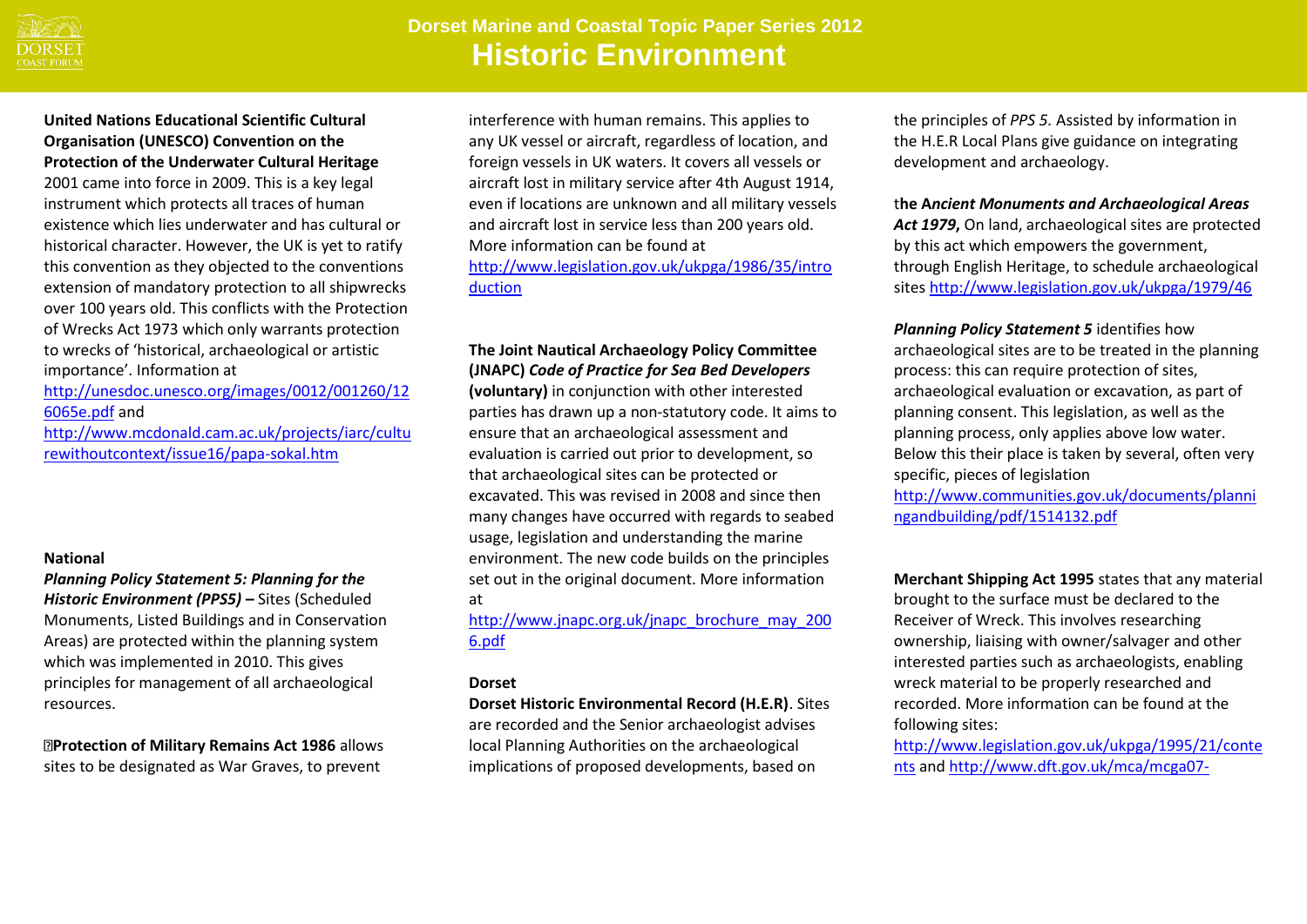

## home/emergencyresponse/mcgareceiverofwreck.htm

**The Protection of Wrecks Act 1973** enables the Government to designate the wreck of a vessel which it considers should be protected from unauthorised interference because of its historical, archaeological or artistic importance. More information at <http://www.legislation.gov.uk/ukpga/1973/33>

There are currently four protected wrecks off Dorset, the Studland Bay Wreck, Swash Channel Wreck, West Bay Wreck and HMS Formidable. Several other local wrecks have been adopted by dive clubs, this is a scheme organised by the Nautical Archaeological Society to encourage recreational divers to take an interest in particular wrecks. More information on this scheme can be found at

<http://www.dorsetforyou.com/30581>

**Coastal Defence and the Historical Environment: English Heritage Guidance 2003** provides advice to any persons involved in coastal planning and defence where the protection of historic remains becomes a concern with regards to shoreline management planning. More information can be found at: [http://www.english-](http://www.english-heritage.org.uk/publications/coastal-defence-and-the-historic-environment/coastaldefenceeh.pdf)

[heritage.org.uk/publications/coastal-defence-and](http://www.english-heritage.org.uk/publications/coastal-defence-and-the-historic-environment/coastaldefenceeh.pdf)[the-historic-environment/coastaldefenceeh.pdf](http://www.english-heritage.org.uk/publications/coastal-defence-and-the-historic-environment/coastaldefenceeh.pdf)

#### **Opportunities and Challenges**

**Coastal Erosion**

The potential damage to archaeological sites by coastal erosion can be easily seen at sites such as Golden Cap near Bridport. Ploughing is an issue along the whole coastline with regards to not just barrows but many other archaeological site and landscapes. Landslides are common along the Dorset coast and can have both positive and negative impacts. Landslides can cover up vital archaeological sites of interest but can also be an opportunity to uncover previously undiscovered sites. Less well understood is the potential for damage to underwater sites by the movement of the seabed. Whether such changes are natural, or caused by human activity elsewhere, is often unknown.

**Diving** 

Wrecks make very popular dive sites, with sport divers often being the ones to discover new wrecks, giving the potential to make an important contribution to the study of Dorset's underwater archaeology. However; a small minority of recreational divers regard a visit to a wreck as an opportunity to remove items of value or interest. This is a cause for concern since sites can be damaged, and objects removed without being recorded or properly conserved.

**Fishing** 

Heavy fishing gear, such as beam trawling, can potentially damage archaeological sites, but trawling has also discovered many different sites or artefacts. 'Net Snags', sites where fishing nets are prone to catch, are frequently wrecks, and investigation of them has led to the finding of many unknown wrecks.

**Development** 

Development of the intertidal and marine areas has the potential to damage archaeological areas. Recently there have been moves to ensure the survival of archaeological sites, without seriously hampering necessary development. **The Government's** *Planning Policy Guidance Note 20: Coastal Planning* recognises the need to protect and enhance the archaeological coastal heritage. The voluntary *JNAPC Code of Practice for Seabed Developers* described above is recognised by the main groups of potential developers, including the Oil and Aggregates industry.

Both *PPG 20* and the *JNAPC Code of Practice* identify the need for an archaeological assessment of an area prior to development.

## **Recording**

In order to carry out an archaeological assessment, a well-maintained archaeological database is essential. This is the only way to identify areas of high archaeological potential, and so offer practical advice on what needs to be done. As part of the Dorset Coast Strategy, a database has been compiled which is compatible with that adopted by the established Hampshire and Isle of Wight Trust for